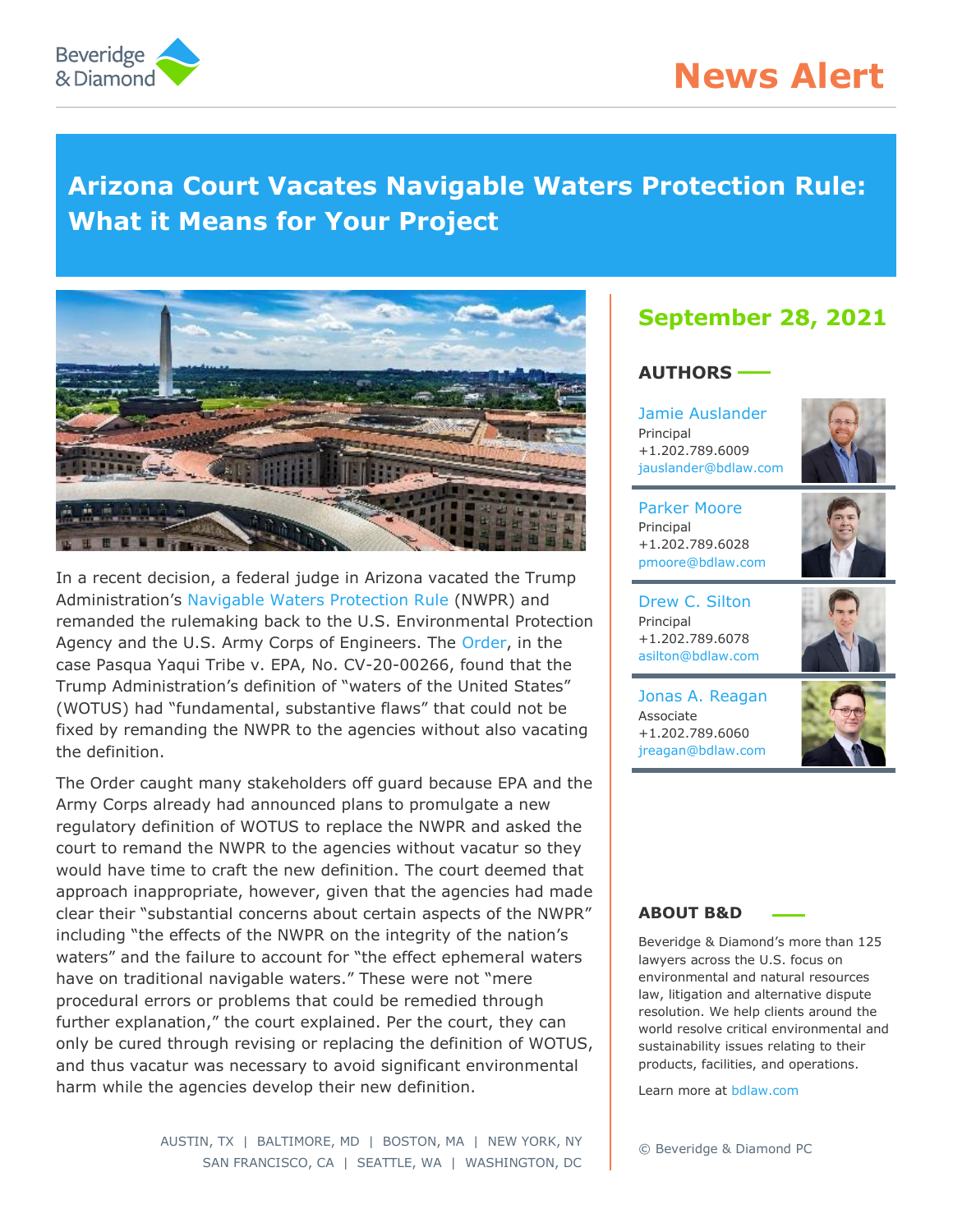

Naturally, the court's short Order has left many in the regulated community with urgent questions about how this might affect their activities. Below we respond to the questions that most project proponents are asking.

# *Is the NWPR vacated only in Arizona or is it vacated nationwide?*

Although the Order did not specify the scope of the vacatur, EPA and the Army Corps quickly announced that they would no longer implement the NWPR nationwide.

### *What definition of WOTUS applies now?*

As intimated in the court's Order, the agencies will rely on the pre-2015 regulatory definition of "waters of [the United States](https://www.gpo.gov/fdsys/pkg/CFR-2011-title33-vol3/pdf/CFR-2011-title33-vol3-part328.pdf)" until they promulgate their new WOTUS rule. Their reliance on the pre-2015 definition will once again be informed by the post-*Rapanos* [guidance](https://usace.contentdm.oclc.org/utils/getfile/collection/p16021coll5/id/1411) that confounded agency staff and the regulated community for years, resulting in widespread uncertainty and inconsistent determinations of the scope of Clean Water Act jurisdiction. The Arizona litigation also challenges a 2019 rule rescinding the 2015 Obama-era Clean Water Rule, which may be the subject of further proceedings, and (though unlikely) could result in judicial reinstatement of the 2015 Rule. Meanwhile, the period for any appeal of the recent order runs through the end of October 2021.

## *What impact does this have on the agencies' plans to develop a new WOTUS definition?*

Earlier this year, the EPA and the Corps announced a two-step [approach](https://www.epa.gov/newsreleases/epa-and-army-announce-next-steps-crafting-enduring-definition-waters-united-states) to revising the WOTUS definition: (1) issue a rulemaking restoring the pre-2015 definition of WOTUS before either the Obama (2015) and Trump (2020) administrations' revisions, and (2) replace it with a new definition of WOTUS. In light of the Arizona court's Order, the agencies now can proceed directly to the second step. That may allow the agencies to issue their new WOTUS definition sooner and eliminates one basis that would have been available for challenging the Biden administration's rulemaking process.

### *What impact does this have on my project?*

The impact of the vacatur of the NWPR on ongoing and future-planned projects depends on where each project was in the development process on August 30, 2021, when the NWPR was vacated. Here are the most common scenarios:

- **Projects already permitted** Any project proponent that received a Clean Water Act permit premised on the NWPR may continue to rely on that permit until its expiration date regardless of whether construction activities have already begun. As always, the Army Corps still may modify or revoke a permit in response to subsequent changes to the proposed project or the environmental setting of the project, as well as for compliance-related reasons.
- **Projects with Approved Jurisdictional Determinations (AJDs)** As recently [confirmed](https://www.usace.army.mil/Missions/Civil-Works/Regulatory-Program-and-Permits/) by the Army Corps, project proponents who received an AJD premised on the NWPR may continue to rely on it for five years from the date it was issued regardless of whether the project proponent already has obtained a Clean Water Act permit based on that AJD. This is consistent with longstanding [Army Corps policy](https://usace.contentdm.oclc.org/utils/getfile/collection/p16021coll9/id/1246) that AJDs are governed by the regulations in effect at the time they are issued. On the other hand, any AJDs that were pending on or issued after August 30, 2021, are governed by the pre-2015 definition of WOTUS. As always, the Army Corps still may modify an AJD if warranted for reasons unrelated to a regulatory change.
- **Projects with Preliminary Jurisdictional Determinations (PJDs)** Project proponents who received a PJD *before or after* August 30, 2021, may continue to rely on it. PJDs have no expiration